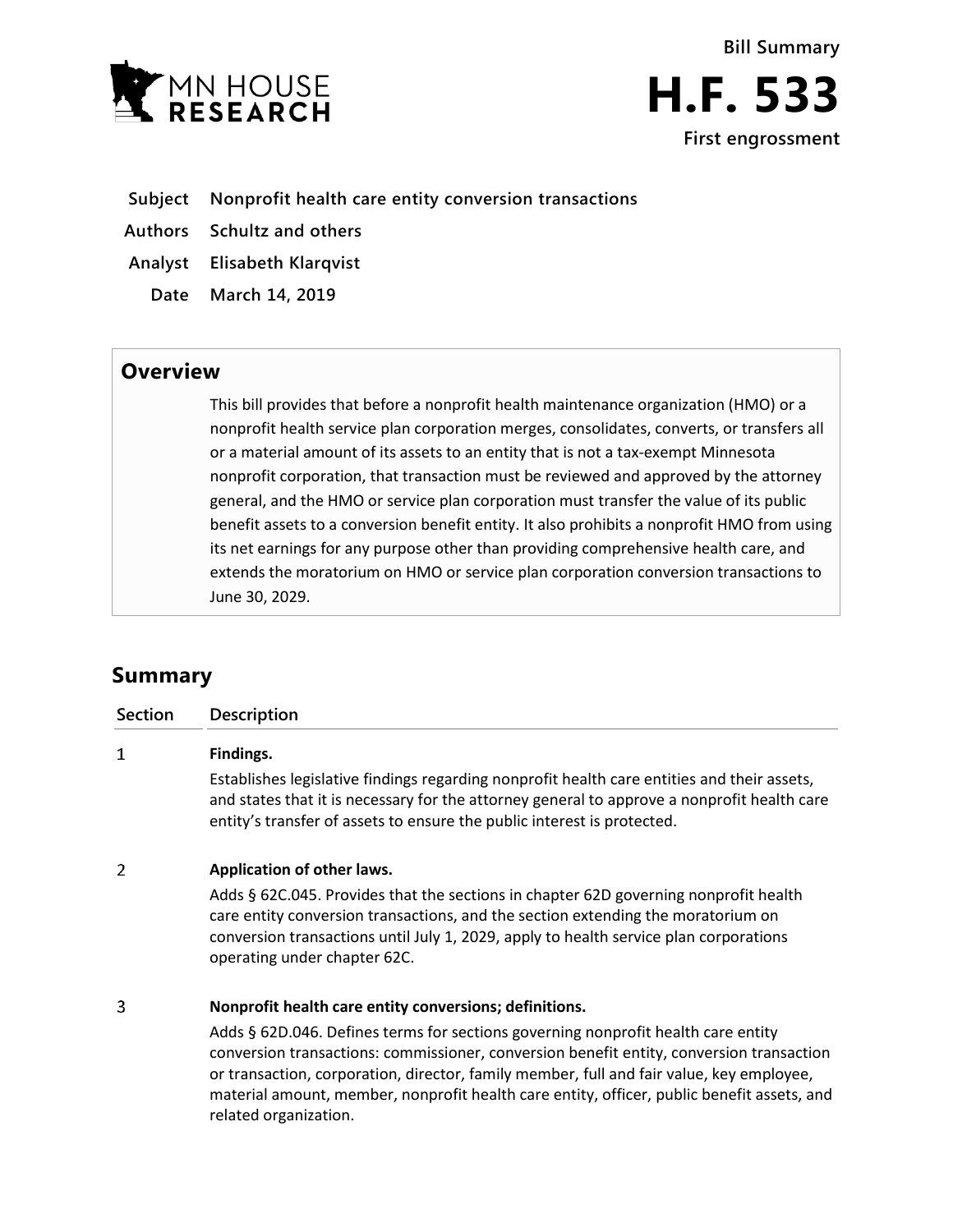**Subd. 3. Conversion benefit entity.** Defines conversion benefit entity as an entity that receives the value of a nonprofit health care entity's public benefit assets, in connection with a conversion transaction.

**Subd. 4. Conversion transaction or transaction.** Defines conversion transaction or transaction as a transaction in which a nonprofit health care entity merges, consolidates, converts, or transfers (singly or in a series of separate transfers) all or a material amount of the nonprofit health care entity's assets to an entity that is not a tax-exempt nonprofit corporation operating under chapter 317A or 322C, or in which the nonprofit health care entity adds or substitutes officers, directors, or members in a way that transfers control or governance of the nonprofit health care entity to an entity that is not a tax-exempt nonprofit corporation operating under chapter 317A or 322C.

**Subd. 5. Corporation.** Defines corporation to mean a nonprofit corporation organized under chapter 317A or a nonprofit limited liability company organized under chapter 322C.

**Subd. 9. Material amount.** Defines material amount to mean the lesser of 10% of a nonprofit health care entity's total admitted net assets as of the end of the preceding calendar year, or \$10,000,000.

**Subd. 12. Nonprofit health care entity.** Defines nonprofit health care entity to mean a nonprofit health service plan corporation, a nonprofit health maintenance organization, a nonprofit corporation that can exercise control over a nonprofit health service plan corporation or a nonprofit HMO, or an entity controlled by a corporation operating a nonprofit health service plan corporation or a nonprofit HMO.

**Subd. 14. Public benefit assets.** Defines public benefit assets as the entirety of a nonprofit health care entity's tangible or intangible assets, including its goodwill and anticipated future revenue.

#### $\overline{4}$ **Nonprofit health care entity conversion transactions; review, notice, approval.**

Adds § 62D.047. Prohibits certain conversion transactions, requires the attorney general to receive notice of a conversion transaction and to review the transaction, requires attorney general approval of conversion transactions, and requires a nonprofit health care entity to transfer the value of its public benefit assets to one or more conversion benefit entities as part of the transaction.

**Subd. 1. Certain conversion transactions prohibited.** Prohibits a nonprofit health care entity from entering into a conversion transaction if a person who was an officer, director, or key employee of the nonprofit health care entity or of a related organization, or a family member, has received or will receive or has held or will hold one of the listed types of compensation, financial benefit, or financial interest in connection with the conversion transaction.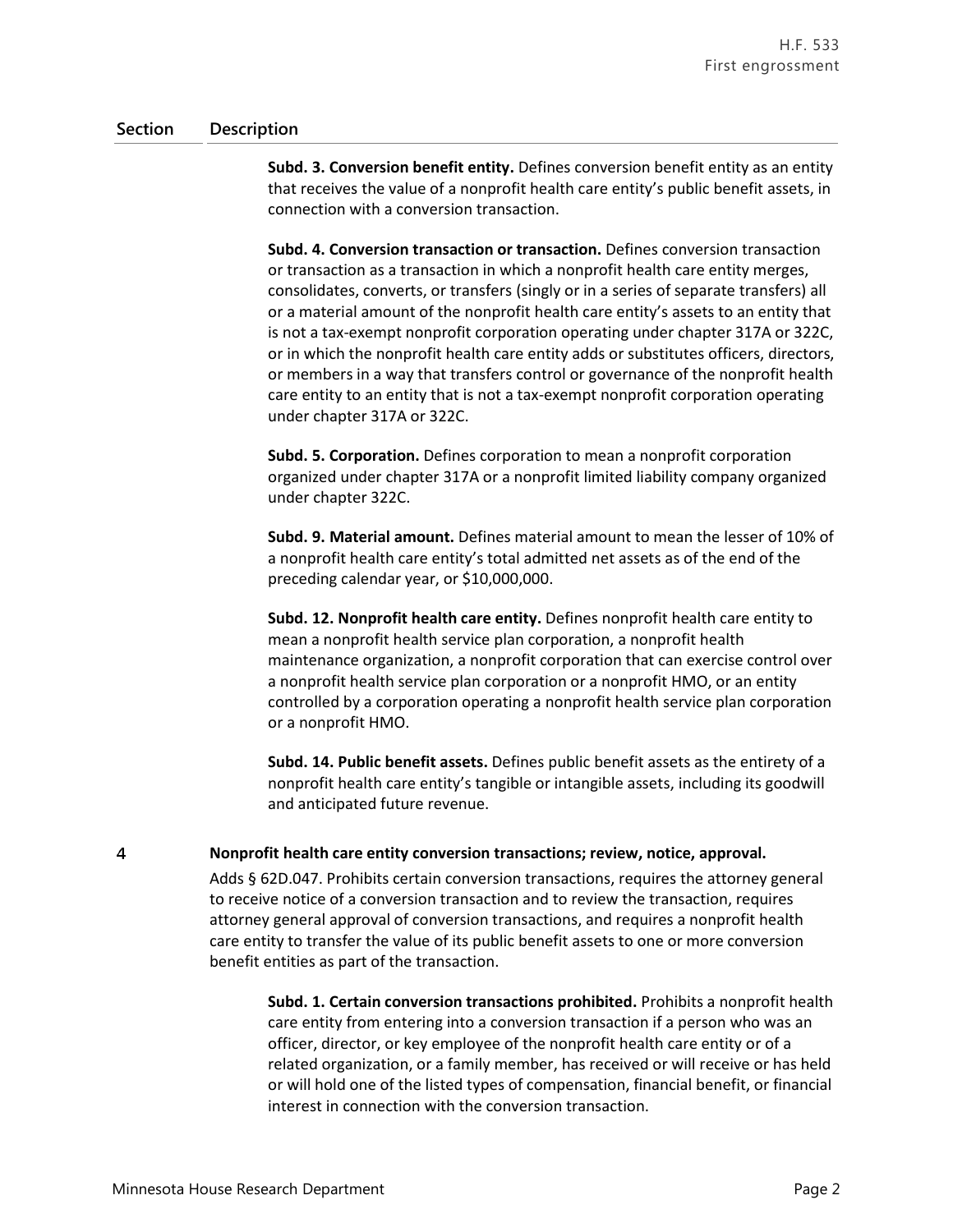**Subd. 2. Attorney general notice required.** Requires a nonprofit health care entity to notify the attorney general as required in section 317A.811 before entering into a conversion transaction. Lists additional information the nonprofit health care entity must provide to the attorney general with the notice. Also requires the nonprofit health care entity to provide the notice and information to the commissioner, along with any other information provided to the attorney general at the attorney general's request.

**Subd. 3. Review elements.** Allows the attorney general to approve, conditionally approve, or disapprove a proposed conversion transaction. Requires the attorney general to consider all relevant factors in evaluating whether the proposed transaction is in the public interest, and lists factors to be considered. Also requires the attorney general to consider public comments received and to consult with the appropriate commissioner before making a decision.

**Subd. 4. Conversion benefit entity requirements.** Paragraph (a) requires a conversion benefit entity to be an existing or new domestic, tax-exempt nonprofit corporation operating under chapter 317A; have in place policies to prohibit conflicts of interest, including conflicts of interest related to grantmaking activities that may benefit the listed individuals or entities; operate to benefit the health of the people of the state; and have in place policies that prohibit certain individuals from serving in certain positions or benefiting from the conversion transaction.

Paragraph (b) prohibits a conversion benefit entity from making grants or payments or providing financial benefit to an entity that receives public benefit assets, or to a related organization.

Paragraph (c) prohibits any person who has been an officer, director, or key employee of an entity receiving public benefit assets from serving as an officer, director, or key employee of the conversion benefit entity.

Paragraph (d) requires the attorney general to review and approve the governance structure of the conversion benefit entity before it receives the value of public benefit assets.

Paragraph (e) requires the attorney general to establish a community advisory committee for a conversion benefit entity receiving the value of public benefit assets.

**Subd. 5. Hearing; public comment; maintenance of records.** Before issuing a decision, requires the attorney general to hold one or more hearings to solicit public comments regarding the conversion transaction. Establishes a notice requirement for public hearings. Also requires the attorney general to develop a summary of comments received, obtain answers to questions posed, and provide those materials to people who request them.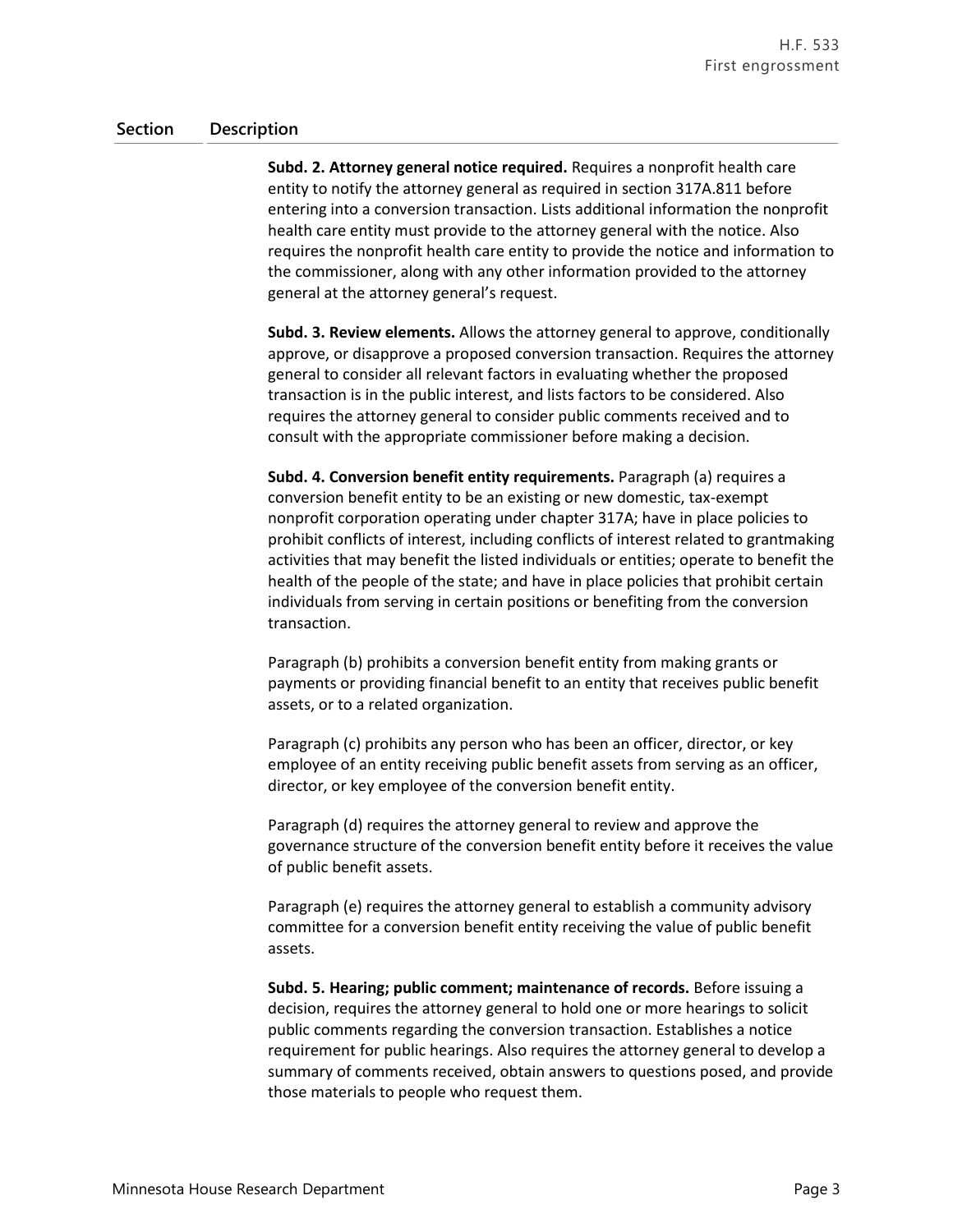**Subd. 6. Approval required; period for approval or disapproval; extension.** Paragraph (a) prohibits a nonprofit health care entity from entering into a conversion transaction until (1) 150 days after providing notice to the attorney general, unless all or part of this waiting period is waived; and (2) the attorney general approves the transaction, or conditionally approves the transaction and the conditions are satisfied.

Paragraph (b) requires the attorney general to approve, conditionally approve, or disapprove the conversion transaction during the waiting period, requires the attorney general to provide notice of the decision to the nonprofit health care entity, and allows the attorney general to extend the waiting period.

Paragraph (c) suspends the waiting period while a request for additional information is pending.

**Subd. 7. Transfer of value of assets required.** If a proposed conversion transaction is approved or conditionally approved, requires the nonprofit health care entity to transfer the full and fair value of its public benefit assets to one or more conversion benefit entities as part of the transaction.

**Subd. 8. Assessment of costs.** Requires the nonprofit health care entity to reimburse the attorney general or a state agency for costs incurred by the attorney general or state agency in reviewing the proposed conversion transaction and exercising enforcement remedies. Specifies what is included in costs, requires submission of a statement of costs, and establishes requirements for the nonprofit health care entity to pay or dispute the costs. Deposits payments made by the nonprofit health care entity into the general fund, and appropriates this money to the attorney general or state agency for costs paid or incurred.

**Subd. 9. Challenge to disapproval or conditional approval.** Allows a nonprofit health care entity to bring an action in district court to challenge the attorney general's disapproval or conditional approval, and to prevail, requires the nonprofit health care entity to establish that the decision was arbitrary and capricious and unnecessary to protect the public health.

**Subd. 10. Penalties; remedies.** Allows the attorney general to bring an action to unwind a conversion transaction that violates subdivision 1, establishes civil penalties, and allows the attorney general to enforce this section under section 8.31.

**Subd. 11. Relation to other law.** Provides that this section does not affect or limit a power, remedy, or responsibility of an HMO, service plan corporation, conversion benefit entity, the attorney general, the commissioner of commerce, or the commissioner of health under other law. Also states that this section does